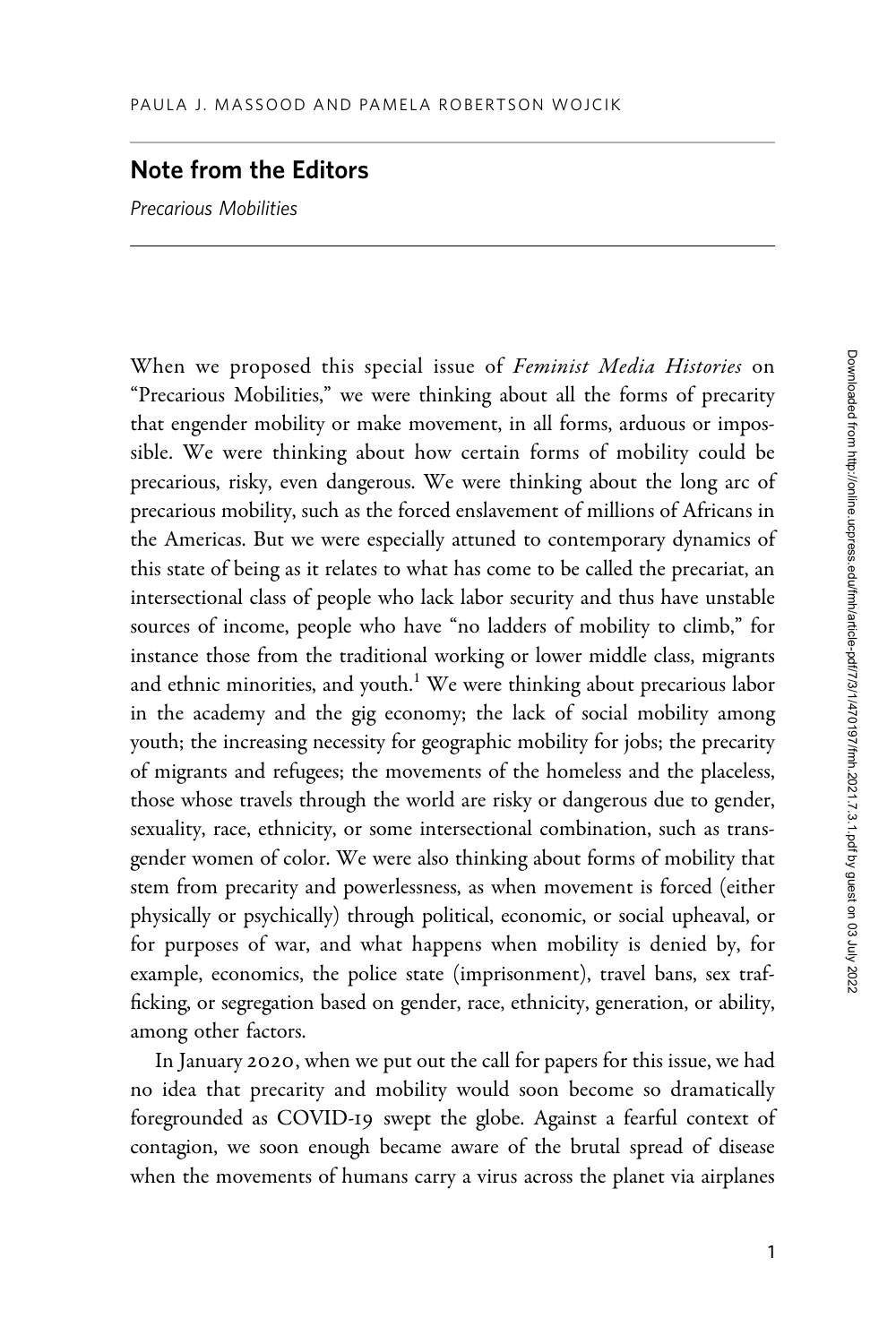and other modes of transport, through business meetings, at professional conferences, and even at family reunions. Conversely, as hospitals and local governments faced shortages of PPE (personal protective equipment) and ventilators, the pandemic revealed significant failures in the ability of local, regional, national, and international governments to mobilize distribution networks. It showed the "fragility of complex mobility systems."<sup>2</sup> We were reminded of the dangers of immobility as the number of infections mounted in prisons and nursing homes, where people could not escape the virus once it entered the walls. Alternately, in the experience of lockdown, we discovered a common cause in immobility as we attempted to limit our spheres of movement to contain the virus, the language of containment underscoring how porous and permeable borders and boundaries can be. The idea of sheltering in place—how else and where else could one shelter but in place?—mandated fixity and moorings and made those with the means long for the ability to move freely, to travel, to be away from home. With nowhere to go, many stopped using cars, buses, and subways and opted for bicycles, scooters, and roller skates, or started taking long walks and runs, exchanging one form of mobility for another.

At the same time, we saw precarity and inequity in the risks taken by largely lower-income and essential workers, many of them people of color or recent immigrants, who could not stay home but had to travel to work on subways, metros, light rail, and buses while many white middle- and upperclass people sheltered at home or fled from hot spots to second homes, often taxing local resources in the process. We saw the stress of precarious mobility on those with no "place," as large swaths of the homeless in New York City either were forced into shelters that became breeding grounds for disease; or took shelter in places such as subway trains, historically connected to mobility but now viewed as sites of containment and contagion; or were placed in luxury hotels, in a parodic twist that underscored the implausibility of travel for leisure and made manifest debates about who has the right to shelter and where. We saw the impact of precarity on those most vulnerable to the virus as racial disparities in the rates of disease underscored unequal health care, income, quality of food, and housing among Black and brown communities. And, finally, we've seen the impact of the uneven distribution of vaccines, with the most in need often being the last to receive shots during a time when variants continue to threaten global health systems. Indeed, precarity and mobility morphed and changed, much like a virus.

While the world was fighting COVID-19, George Floyd's murder at the hands of Minneapolis police officers created a global anti-racist movement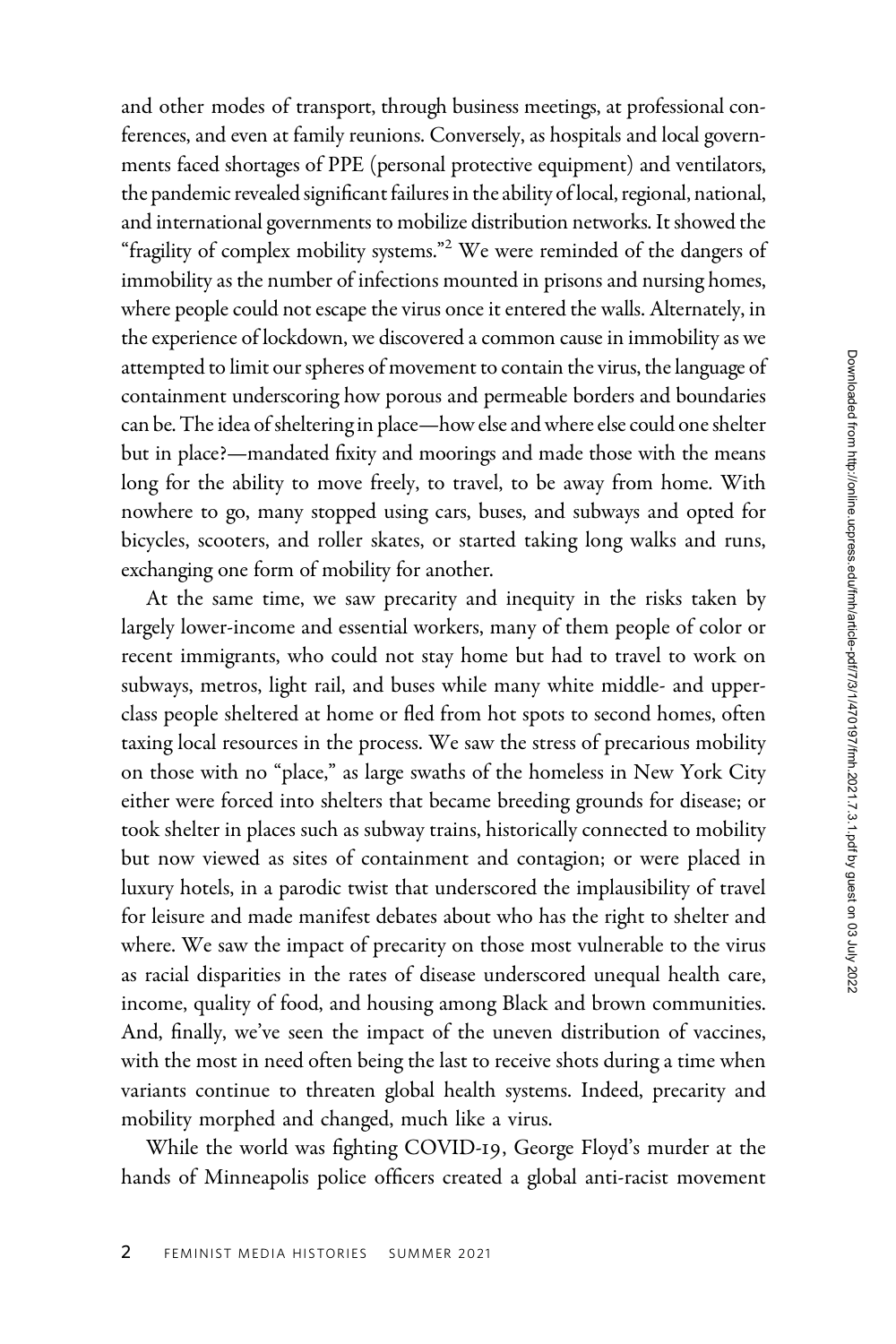that mobilized millions to march—risking one form of contagion because they were faced with another. Along with marches, protesters occupied streets and buildings, refusing to move until their demands were heard. The demonstrations accentuated both meanings of mobility as we are defining it here. On the one hand, many of the protests were predicated on movement or change of place, as people marched down avenues, across bridges, into squares and parks. On the other, the protests underscored the precarious nature of civil unrest as protesters were often viewed as unruly and dangerous, the mobile vulgus in its historical sense—the mob, the rabble, the common people, the populace taking over streets, buildings, and commercial spaces.<sup>3</sup> And we witnessed other mobs: libertarians protesting the lockdowns and storming government offices to demand an end to containment and quarantine; those protesting against the Black Lives Matter protests, wielding guns and other weapons to protect perceived threats to their businesses and homes or driving cars into crowds of people marching; and, later, after so many months of social, economic, and political immobility and uncertainty, Democrats taking to the streets in celebration of the possibility of change signaled by the US presidential election, while unmasked Republicans protested the outcome of the same election, and eventually some, still refusing to believe in the results, stormed the Capitol.

These recent events underscore the pliancy in the meaning of mobility. At base, "the concept of mobilities encompasses both the large-scale movements of people, objects, capital and information across the world, as well as the more local processes of daily transportation, movement through public space and the travel of material things within everyday life."<sup>4</sup> Mobility might mean very small movements, such as walks and bike rides on neighborhood streets; individual movement across greater distances, such as global air travel; or the very large movement of groups, such as protest marches or large migrations. It may also mean the movement of objects or information, or some combination thereof, for example trucks carrying packages cross-country using GPS software for guidance, or mobile apps used for contact tracing in the time of a pandemic. However, as Kevin Hannam, Mimi Sheller, and John Urry indicate, and as we have experienced recently with travel bans, immigration policies, pandemic restrictions, and other issues, mobility is "a powerful discourse that creates its own effects and contexts. ...Issues of movement, of too little movement or too much or of the wrong sort or at the wrong time, are central to many lives, organizations, and governments."5 Such "constellations of mobility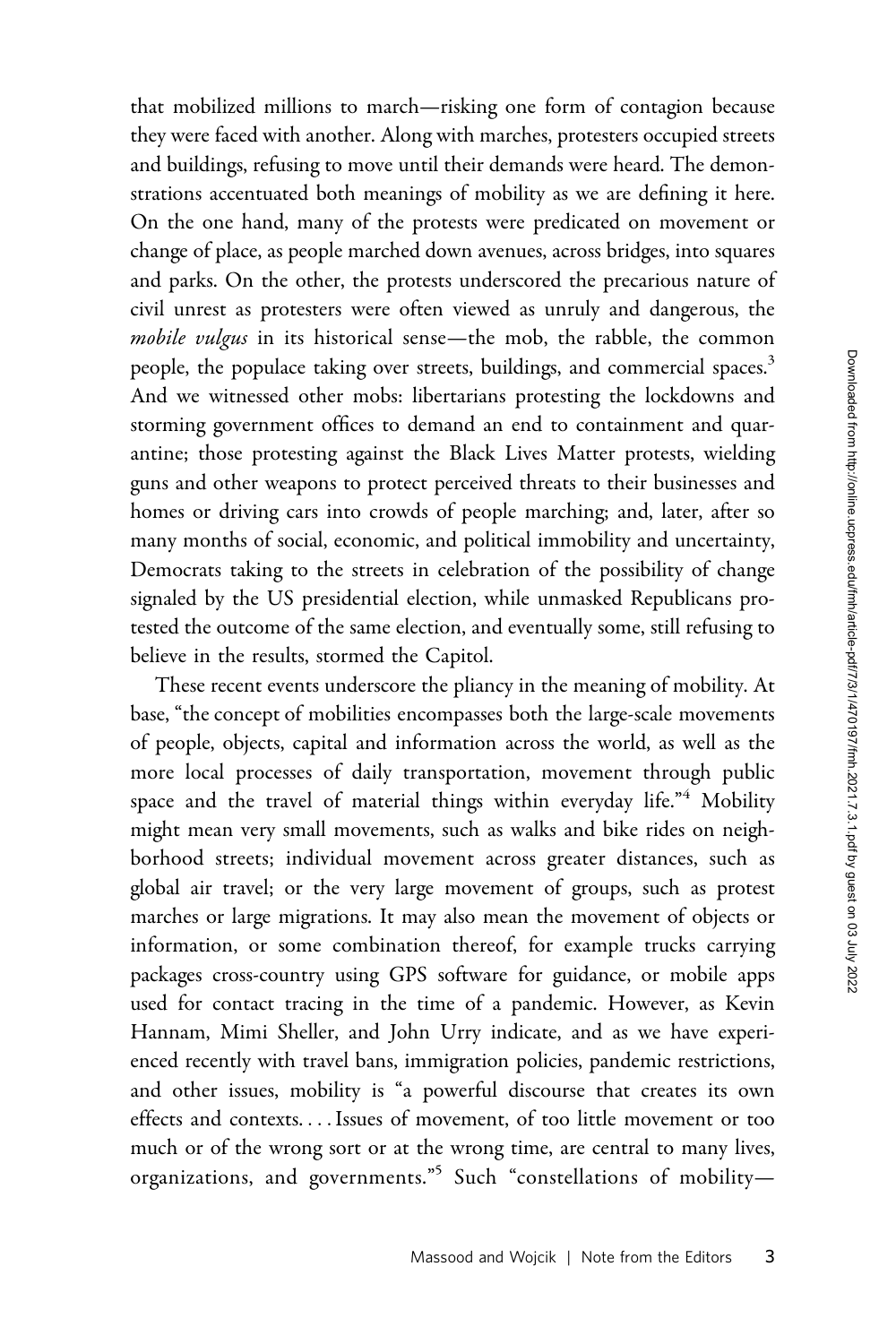particular patterns of movement, representations of movement, and ways of practicing movement"—intersect in heterogeneous ways and forms.<sup>6</sup>

Not only is mobility ordered and constrained by individuals, organizations, and governments, but it carries varying ideological meanings depending upon context. Tim Cresswell calls it "a kind of blank space that stands as an alternative to place, boundedness, foundations and stability," an insight that underscores the precarious footing upon which it stands. As this suggests, the meanings of mobility can vary dramatically, depending upon how place, stability, and fixity are defined. "Mobility as progress, as freedom, as opportunity, and as modernity, sit side by side with mobility as shiftlessness, as deviance, and as resistance."<sup>7</sup> Forms of mobility usually associated with freedom include tropes of modernity such as the flaneur's aimless strolling, train travel, or the open road as well as tourism, voluntary migration for jobs, better housing, and other forms of social mobility. For these positive and progressive models of mobility, things viewed as rooted, static, and bounded are seen to be negative, reactionary, and dull. Under the more negatively viewed modes of mobility such as homelessness, nomads, gypsies, refugees, or exile, fixity becomes an ideal—not reactionary or dull, but grounding. Mobility, in this sense, looks like rootlessness.

Of course, we must think of mobility not only in terms of models associated with freedom versus rootlessness, or positive and negative modalities, but also as complexly intertwined with questions of privilege and precarity. As Hannam, Sheller, and Urry discuss, mobilities are "caught up in power geometries of everyday life. ... Rights to travel ... are highly uneven and skewed even between a pair of countries," and while cosmopolitan mobilities are privileged, that idealization of movement requires the exclusion of others who are not free to move.<sup>8</sup> And as Timothy Shortell and Evrick Brown note, "For the powerful, mobility is a lifestyle choice. For the powerless, mobility is often forced—by the state, by the threat of violence, or impoverishment. And for some, mobility is denied entirely—by imprisonment or segregation."<sup>9</sup> Understandings of mobility will thus vary not only according to which kind of mobility one discusses—travel versus migration, voluntary migration versus involuntary, the flaneur versus the homeless, et cetera—but also in relation to which community, and which historical moment in time. Consider for example the strict guardianship laws that constrain women's mobility in Saudi Arabia and the transformative, if limited, effects of the lifting of the ban on women's driving in 2018. Or how the Trump administration's travel bans singled out predominantly Muslim nations to effectively limit or deny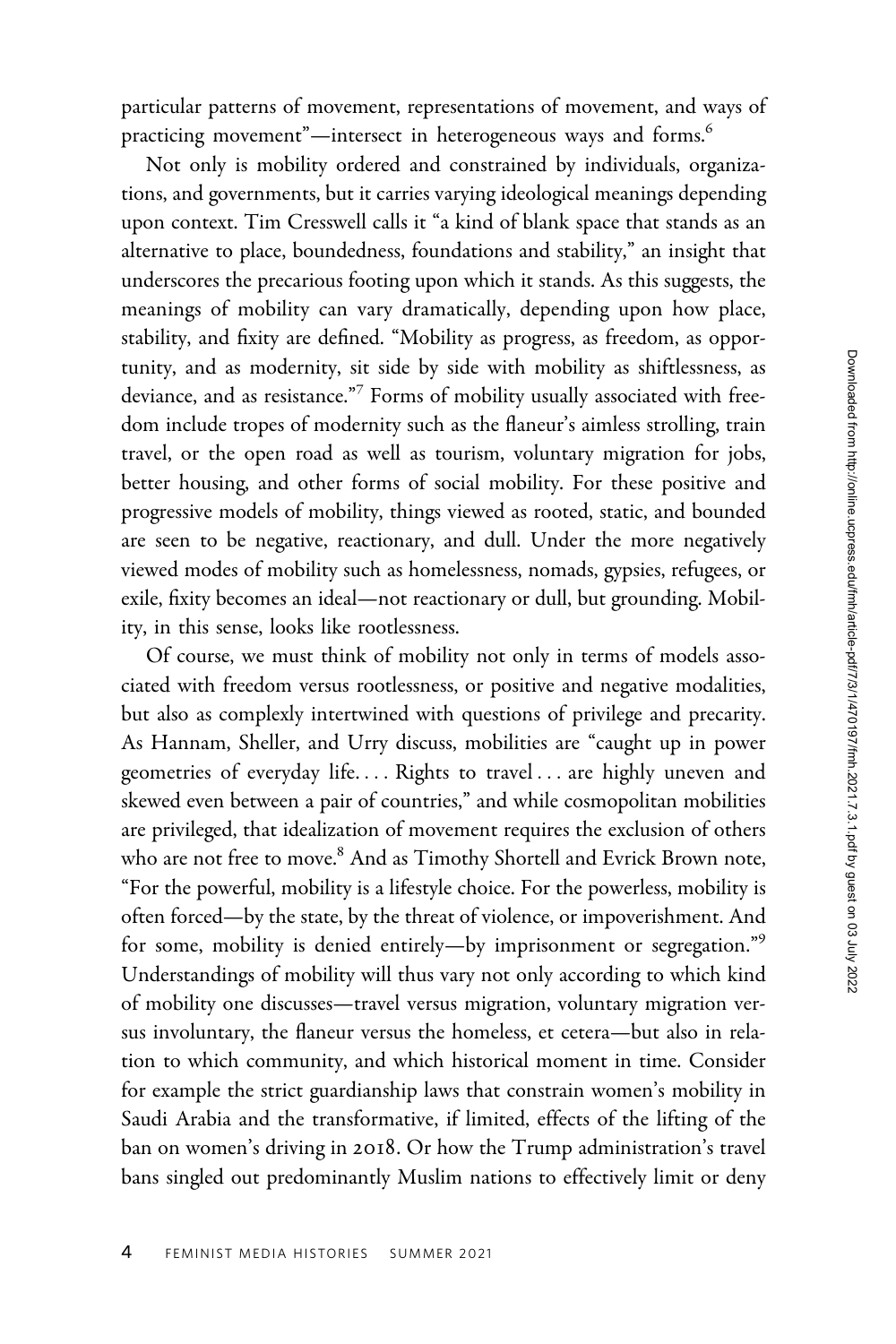immigration from these places, severely hindering the ability of people from Muslim nations to work and study in the United States.

Of course the tensions between privilege and precarity made manifest recently are nothing new, and neither the freedom to be mobile nor the ability to stay put is ever accorded equally. Indeed, "mobilities ...are political—they are implicated in the production of power and relations of domination."<sup>10</sup> In *Traveling Black: A Story of Race and Resistance* (2021), Mia Bay details, for example, the "intertwined history of travel segregation and Black struggles for freedom of movement from the antebellum period to the present day," arguing that Black mobility has historically been an "enduring focal point for struggles over equality and difference."<sup>11</sup> As Bay suggests, while the civil rights movements ended many of the humiliations and inequities engendered by Jim Crow laws on trains, buses, airports, and hotels, travel discrimination and transportation inequalities persist today, as indicated by social media campaigns such as #drivingwhileblack and #travelingwhileblack.

Historically, as George Chauncey and Kathy Peiss have illustrated, certain forms of forced mobility stem from different forms of precarity. For gay men and working-class ethnic whites in New York in the first half of the twentieth century, "given the crowded conditions in which most working people lived," home was not private, and "much of their social life took place in streets and parks."<sup>12</sup> Streets, parks, and amusements enabled forms of sexual expression and encounter not allowed at home, but at the same time, gay and workingclass life in public was scrutinized and policed by family, reformers, and the state. Thus, mobility both stemmed from precarity and simultaneously made people's lives even more precarious.

In a similar vein but with somewhat different effects, Saidiya Hartman describes how the early twentieth-century Black urban poor were constrained by racist prohibitions on the one hand, and on the other "an optic of visibility and surveillance that had its origins in slavery and administered the logic of the plantation" under the conjoined impulses of charity and policing. Nonetheless, the segregated slum became a space of possibility: "A whole world is jammed into one short block crowded with black folks shut out from almost every opportunity the city affords, but still *intoxicated with freedom*. The air is alive with the possibilities of assembling, gathering, congregating. At any moment, the promise of insurrection, the miracle of upheaval: small groups, people by theyselves, and strangers threaten to become an ensemble, to incite treason en masse."<sup>13</sup> Here, the prohibitions against certain kinds of movement and social mobility lead to what Hartman describes as errantry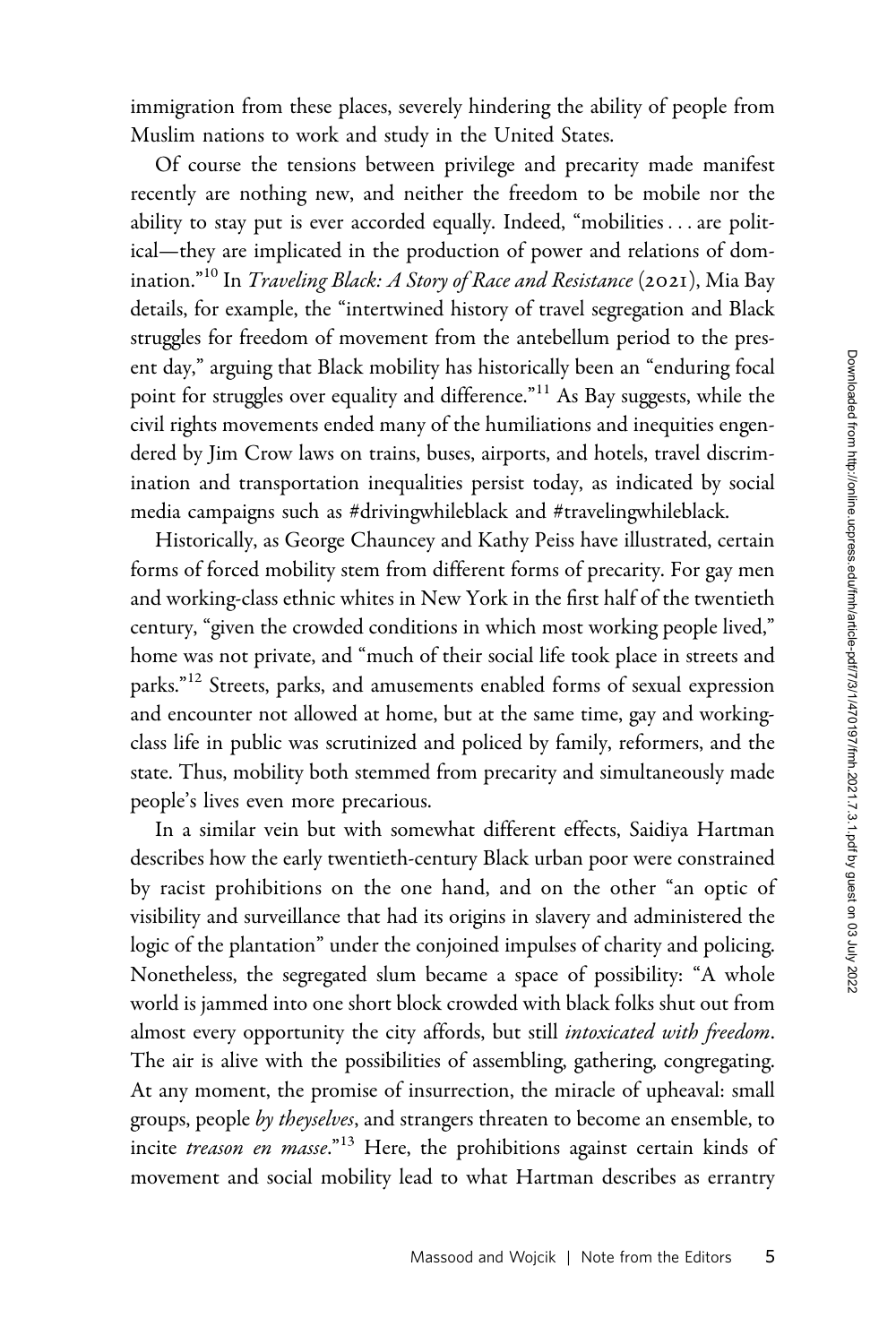and wayward travels, for young Black women in particular—forms of mobility that are also acts of resistance.

Just as the meanings of mobility will morph depending on circumstance, understandings of precarity shift depending on historical context, changes in the economy, changes in the law, and other factors. Most agree that precarity, as we now understand it, was ushered in by neoliberal policies, "the social and economic condition of abandonment made manifest at the core of social life by the crisis of the Welfare State and by the weakening of labor rights that is the signature of the neoliberal as a global phenomenon." In this historical moment, precarity is at once a condition specific to groups of people for whom the loss of a safety net and labor rights have dismantled job security and created deep inequities and instability, and also a more generalized feeling of "ontological condition of vulnerability" attendant upon living "without a protective net provided by others, by social caring, and collective protection."14 Precarious labor conditions manifest across the globe as increased global competition, multinational sourcing of different components, and outsourcing of work drive down pay rates, benefits, and job satisfaction. Precariousness is a condition for workers "all over the world, from the low-end service sector in developing nations to white-collar elites in centers of capital. No longer can individual workers expect a life-long career with a single employer; instead, they must ready themselves for iterative change and persistent contingency as standard employment and its associated entitlements become artifacts of a bygone industrial era."<sup>15</sup>

There have been other moments of global precarity, including the Great Depression or the world wars of the twentieth century, but precarity is not always world historical and rarely evenly distributed. For some, in slums, shantytowns, favelas, banlieues, small rural towns, and ghettos across the globe, poverty and precarity are ongoing, with little hope of social or geographic mobility available. Residents are anchored to their place. Others fall into precarity due to political upheaval, war, drought, or other socioeconomic or climatic causes that make them flee their homelands. Some lives, such as those of queer or trans teens, are made precarious due to bullying, hate crimes, and/or a lack of family acceptance; a self-assertion of identity can have endangering consequences. In the United States, simply a matter of existing, of being, can lead to violence and harm for large swaths of the population. Black lives are at risk when driving a car, going for a jog, encountering police, protesting, selling cheap cigarettes, playing with a toy gun, sleeping at home, or wearing a hoodie. Even the act of saying "Black lives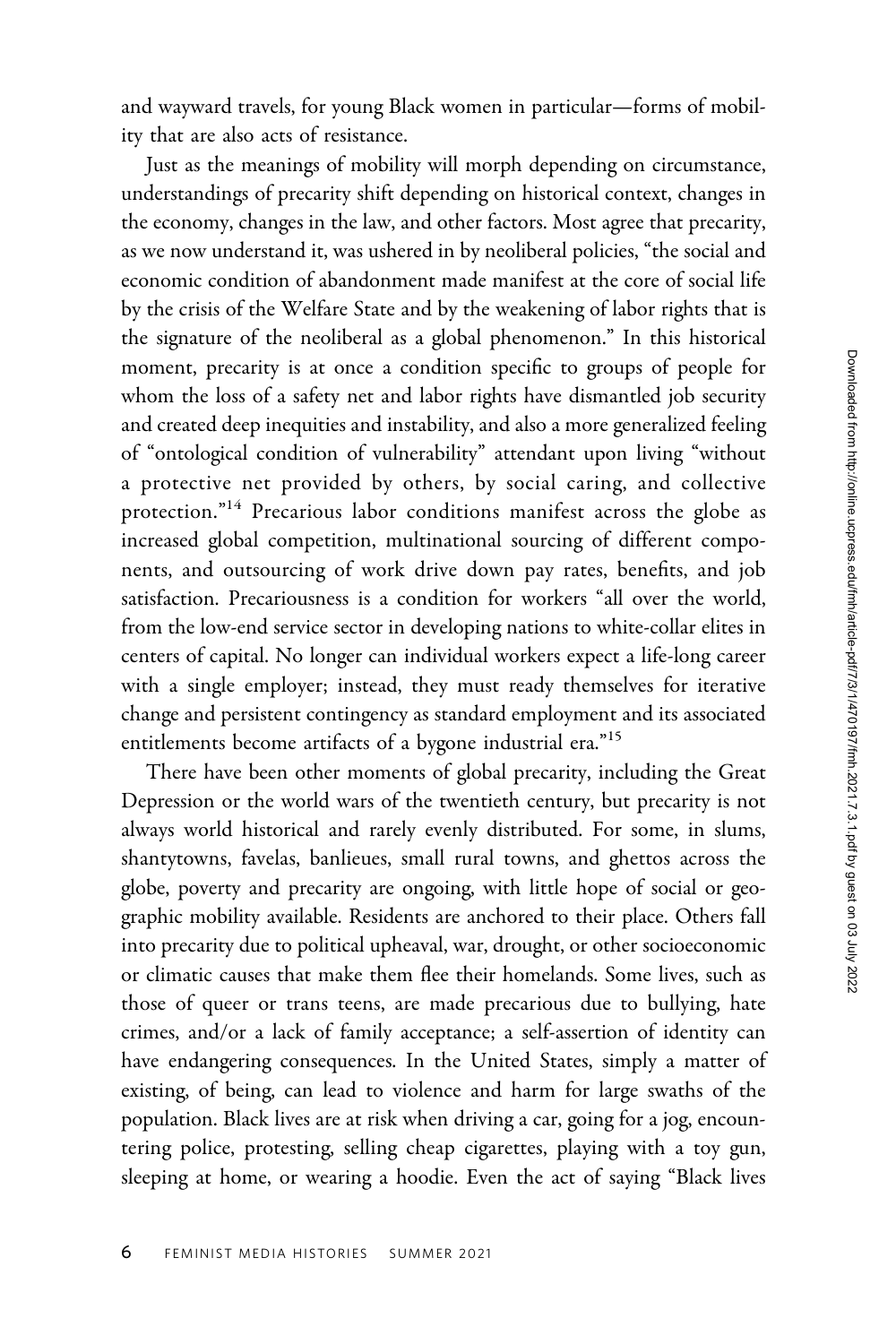matter" can place people in precarious positions, as its assertion, such as taking a knee, can lead to controversy. Just like mobility, precarity is political.

\*\*\*

In the pages at hand here, we are considering precarious mobilities in relation to screen cultures. To a certain degree, mobility and precarity are at the heart of cinema. Cinema, motion pictures—"the movies"—do not exist without movement, whether one means the movement through a projector that brings the images to life, the movement of film reels to cinemas across the globe, or the movements of film crews to locations near and far. Television, video games, streaming content, and social media likewise all rely on flow and movement. Cinema is also defined by precarity, whether in the material instability of celluloid (especially in its early nitrate form), the ephemeral quality of film prints, the vulnerability of film stock, the loss and orphaning of films, the uneven nature of preservation and archiving, the disappearance of cinemas and circuits of distribution, or, presently, the vagaries of streaming and access to catalogues. In the latter case, the democratic potential of the internet has been limited by gatekeepers like Netflix, Amazon, HBO, Hulu, and others who not only put a price on content, but also engender uncertainty about availability due to constantly changing licensing agreements. Different forms of precarity plague other screen media as well, in disappearing websites and links, lost live TV events never preserved on video or film, video games designed for now-defunct game systems, films stuck in outmoded technologies such as laserdiscs and videotapes and unavailable on other technologies, and other conditions of instability and insecurity.

Precarious mobilities are also the stuff of cinematic representation. In Siegfried Kracauer's famous formulation, "film renders the world in motion": "Take any film you can think of: by dint of its very nature, it is a succession of ever-changing images which altogether give the impression of flow, a constant movement. And there is, of course, no film that would not represent—or, rather, feature—things moving. Movement is the alpha and omega of the medium."<sup>16</sup> Linking movement to precarity, Kracauer claims that cinema is concerned with the "flow of life," which entails on the one hand a sense of life's "haphazard contingencies," and on the other life's open-endedness. Contingency, for Kracauer, is counter to fate or determinism, and allows for possibility and change; contingency also entails insecurity and uncertainty, or precariousness. Indeed, some form of precarity would seem to be the engine driving any screen fiction insofar as something needs to be destabilized (the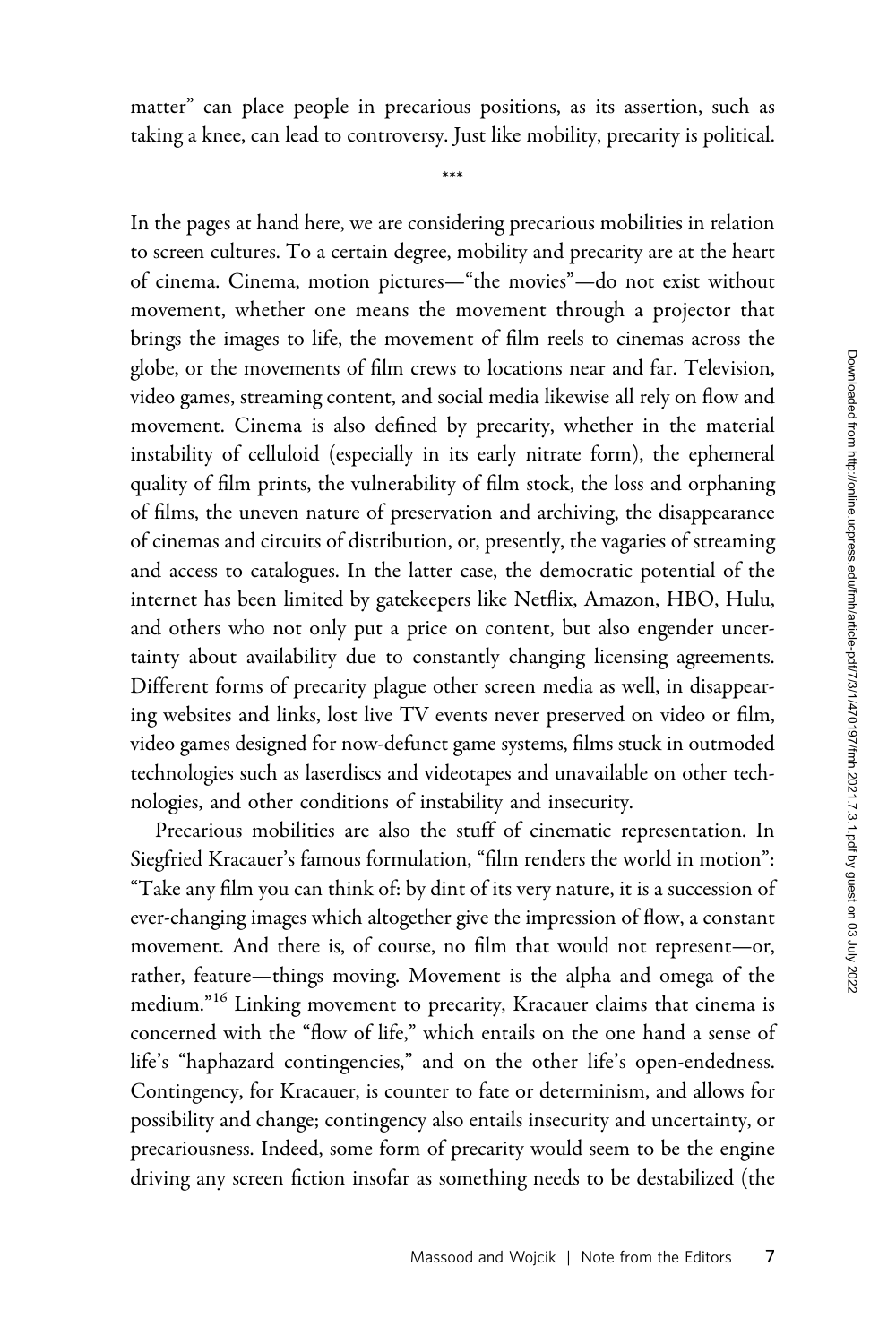"inciting incident" of narrative cinema) for anything to happen. And more open-ended narratives give more play to uncertainty.

More than this ontological affinity for precarious movement, cinema and other media have historically evinced a deep interest in narratives of precarious mobility. In some cases, genres of precarity intersect with conventional film genres. Consider the precarious mobility inherent to the Western, whether encompassing the cattle drive at the center of Red River (1948) or the transnational movement of Western tropes into an Italian-Spanish coproduction about a Mexican con man and a former member of the IRA joining forces in a dangerous mission to aid the Mexican Revolution in Duck You Sucker (1971). The precarity of movement is emphasized in a road movie such as Queen & Slim (2019), in which two Black criminals on the run unknowingly forge a social movement similar to #BlackLivesMatter, or The Adventures of Priscilla, Queen of the Desert (1994), where three drag artiststwo gay men and one trans woman—encounter homophobia, hostility, and acceptance across Australia's outback.

Precarious mobility underpins neorealist films such as the Italian Ladri di biciclette (Bicycle Thieves, 1948), in which the key to mobility and the security of a job, the bicycle, is stolen, and in Iranian cinema, as in Bæccähâ-ye âsmân (Children of Heaven, 1997), in which a lost pair of shoes requires two siblings to work in tandem, sharing one pair of shoes as each tries to go to school. The 1930s cycles of fallen-woman films, such as *Blonde Venus* (1932) or *Shénnü* (*The Goddess*, 1934), and the contemporaneous cycle of tramp films, such as Wild Boys of the Road (1933), Modern Times (1936), or Boudu sauvé des eaux (Boudu Saved from Drowning, 1932), share stories of characters adrift, in poverty, wandering urban landscapes, vulnerable and at risk. Child-soldier films such as *Rebelle* (*War Witch*, 2012) or *Beasts of No Nation* (2015) weave the precarity of childhood with the precarity of war through their conscription of young characters into cross-country treks in which they learn to become armed combatants in guerilla wars. The false promises and letdowns of social mobility propel narratives as diverse as Depression-era films The Grapes of Wrath (1940) and Baby Face (1933), to contemporary films about precarity and inequity such as Manbiki Kazoku (Shoplifters, 2018), Parasite (2019), and Nomadland (2020), or TV shows like Roseanne (ABC, 1988– 97, 2018) or Superstore (NBC, 2015–21).

Of course, countless films and other media engage with processes and effects of migration and immigration. These include comedic takes like Charlie Chaplin's The Immigrant (1917), Jim Jarmusch's Stranger Than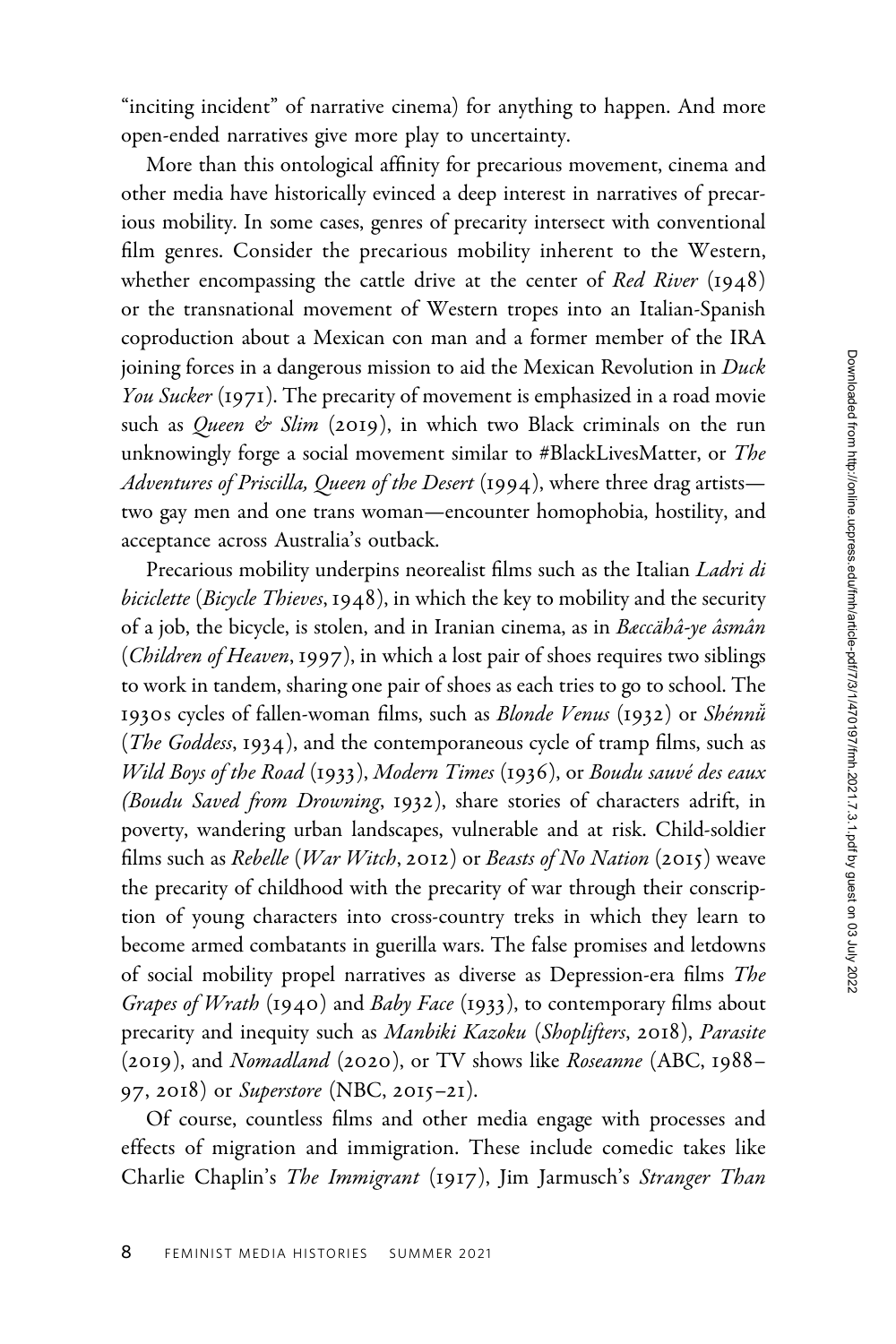Paradise (1984), Peter Weir's Green Card (1990), Gurinder Chadha's Bhaji on the Beach (1993), Paul King's Paddington (2014), and TV's Emily in Paris (Netflix, 2020–) and Ted Lasso (Apple TV+, 2020–). More somber narratives include, for example, art-house classics such as La Noire de... (Black Girl, 1966) and Angst essen Seele auf (Ali: Fear Eats the Soul, 1974), both of which thematize immigration through the prism of colonialism. The film Frozen River (2008) and video games like The Migrant Trail (2014) take up the fraught issue of illegal immigration across the Canadian-US and the Mexican-US borders, respectively, while the game Papers, Please (2013) involves immigration across an undefined, but seemingly Eastern bloc, border. Tangerine (2015) grafts a story of being unhomed through immigration with narratives of the homeless precarity of trans and cis-gendered sex workers, while also using low-res technology (iPhones) to capture a manic feeling of danger and rootlessness. In the miniseries *The Spy* (Netflix, 2019), Mossad sends an Egyptian-born spy into Syria, where he poses as, and in essence becomes, an immigrant.

There are numerous auteurs of the precariat, including Chaplin and Vittorio De Sica, whose work is mentioned above. Ken Loach, master of British social realism, focuses on the travails of the un- and underemployed across films focused on an unemployed singer and a construction worker in Riff-Raff (1991), Latinx cleaners in Bread and Roses (2000), and a carpenter seeking unemployment benefits, battling an unyielding bureaucracy and the inhumanity of social services, in I, Daniel Blake (2016). The neorealist films of Ramin Bahrani, such as Man Push Cart (2005), Chop Shop (2007), or 99 *Homes* (2014), feature protagonists in various states of precarity who mistakenly rely on literal forms of mobility, such as pushcarts and taxis, or false promises of social mobility, including crime and real estate, as a means to achieve a version of the American dream. Kelly Reichardt's films, including Old Joy (2006), Wendy and Lucy (2008), Meek's Cutoff (2010), and First  $Cow$  (2019), examine characters who are unmoored, drifting and struggling, with the tension between being mobile and feeling stuck expressed visually through long takes and open-ended narratives. The brothers Jean-Pierre and Luc Dardenne dwell especially in the intersectional precarity of children in poverty in brutal realist films such as La Promesse (1996), Le fils (The Son, 2002), L'Enfant (The Child, 2005), and Le gamin au vélo (The Kid with the Bike, 2011). And Andrea Arnold focuses on contemporary youth showing lack of mobility in the council flats in *Fish Tank* (2009) and hypermobility and lack of stability among itinerant workers in American Honey (2016).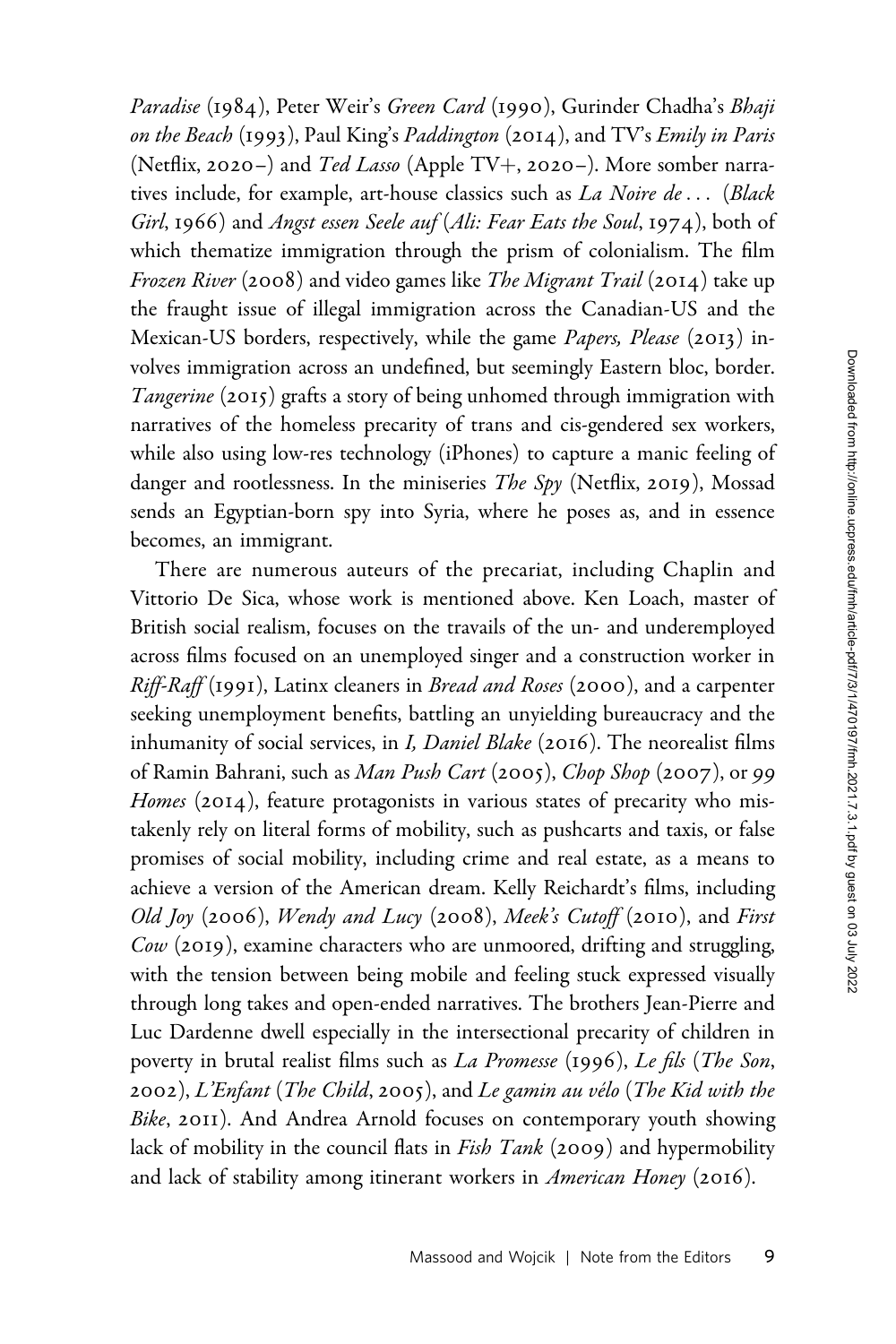Above and beyond questions of representation, of course, workers in media industries are subject to the job contingency endemic to contemporary culture. As Michael Curtin and Kevin Sanson examine in their volume Precarious Creativity: Global Media, Local Labor (2017), media industries, as much as any other sector, have been shaped by neoliberal policies. In a global economy, US studio heads and producers "have made clear that they intend to keep scouring the globe for lower labor rates and less regulated environs," tax breaks, subsidies, and non-union working environments. Rather than a uniquely Hollywood problem, Curtin and Sanson lament, there are "increasingly interconnected modalities of exploitation" around the world, with the motion picture industry in Bombay, for example, "transformed by management logics that are remarkably reminiscent of those being practiced by major Hollywood conglomerates." Not only are jobs outsourced to independent and low-cost contractors, but workers with jobs are asked to perform unpaid "second shift" duties producing ancillary content for websites and social media, and the "blurred boundaries between producers and consumers, professionals and amateurs," so celebrated by proponents of the convergence culture articulated by Henry Jenkins, create an unregulated, uncompensated practice that undermines the value of labor by giving it away for free. $17$ 

While for some media workers, precarity is a new phenomenon reflecting weakening unions and the disappearing entitlements of bygone modes of employment, for others, work in media industries has always been precarious. In her analysis of "post-racial" labor practices, particularly casting, Kristen Warner identifies systemic and structural biases in entertainment industries that have made precarity a "historical state of being for marginalized men and women of color." Warner notes that not only is Hollywood "an industry characterized by chance, instability and insecurity" that impacts anyone seeking work, but it is also "built around relationships, networking, internships, and apprenticeship—a classed set of practices from which people of color are systematically excluded."<sup>18</sup> Warner demonstrates how, even with good intentions, Hollywood casting practices reproduce white supremacy by adhering to myths of hard work and talent without acknowledging systemic barriers to success; "whitening" Black actors via colorblind casting practices that tokenize and isolate Black actors from communities of color or cultural context; or erasing the blackness of Black productions under cover of universal humanism. In this way, white dominance is achieved through practices that maintain, uphold, and depend upon the continuously precarious status of BIPOC workers.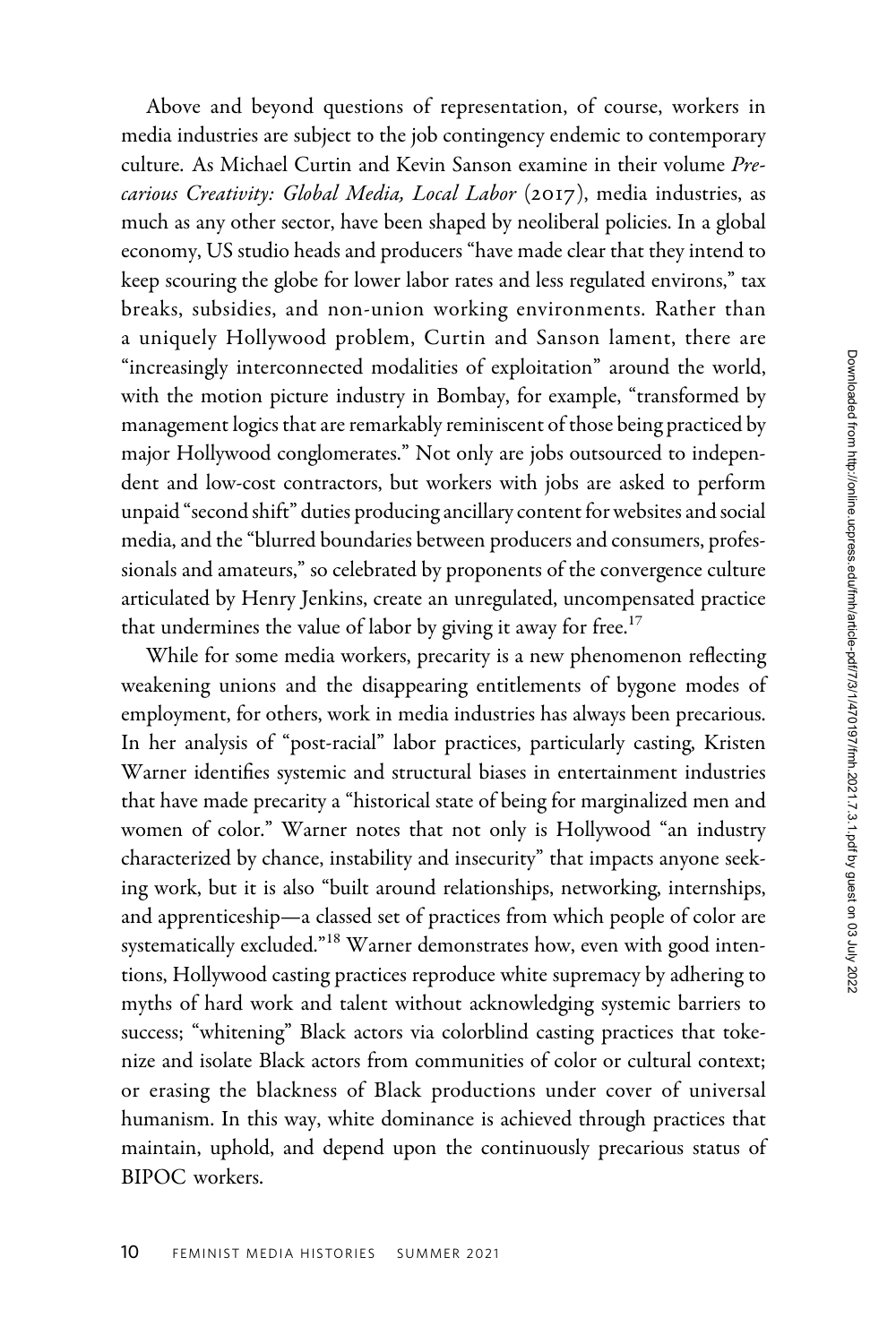The status of women media workers has usually been considered similarly precarious. As continues to be the case, women have inarguably been marginalized in particular aspects of the film industry as certain positions, director and cinematographer especially, have not historically been as open to them. Instead, women have been largely relegated to below-the-line jobs such as editing, inking and painting in animation, script supervision, production design, and wardrobe. Still, scholars have suggested recently that by focusing solely on the work itself as precarious, our histories have made female media labor invisible, suggesting the precarity of historical memory and a disciplinary bias toward the auteur model. J. E. Smyth in Nobody's Girl Friday: The Women Who Ran Hollywood (2018), Jane Gaines in Pink-Slipped: What Happened to Women in the Silent Film Industries? (2018), and Nathalia Holt in The Queens of Animation: The Untold Story of the Women Who Transformed the World of Disney and Made Cinematic History (2019) have all pushed back against such narratives about the absence of women in film to show not only how important women were to the workings of the film industry, but also how 1970s film theory and historiography absented them from the record.<sup>19</sup>

Just as we could not predict in January 2020 how the pandemic and global anti-racist movements would impact our understanding of precarious mobilities, we also could not have predicted the range and variety of submissions we received for this special issue. The essays collected here interpret "precarious mobilities" in diverse and fascinating ways across a broad spectrum of screen texts, media makers, and issues. While some essays deal with representations and aesthetics of precarious mobility in film and TV, others consider women's and contingent labor in a variety of contexts. Writers engage the mobility of exile, placelessness, migration, and immigration as well as the mobility of films themselves and the precarity of the archive. Each, we believe, provides a model for understanding the complex interconnections linking precarity and mobility in film and media.

\*\*\*

Motivated by Catherine Russell's method of parallax historiography, for example, Asli Ozgen-Tuncer's essay "Walking in Women's Shoes: Precarity and Feminist Pedestrian Acts in Cinema" emphasizes the "versatile symbolism of shoes as signifiers of women's mobilities, from having to walk to save carfare to idle wandering and forced displacement." Her analysis compares the images of a woman's worn shoes in Lois Weber's 1916 film Shoes and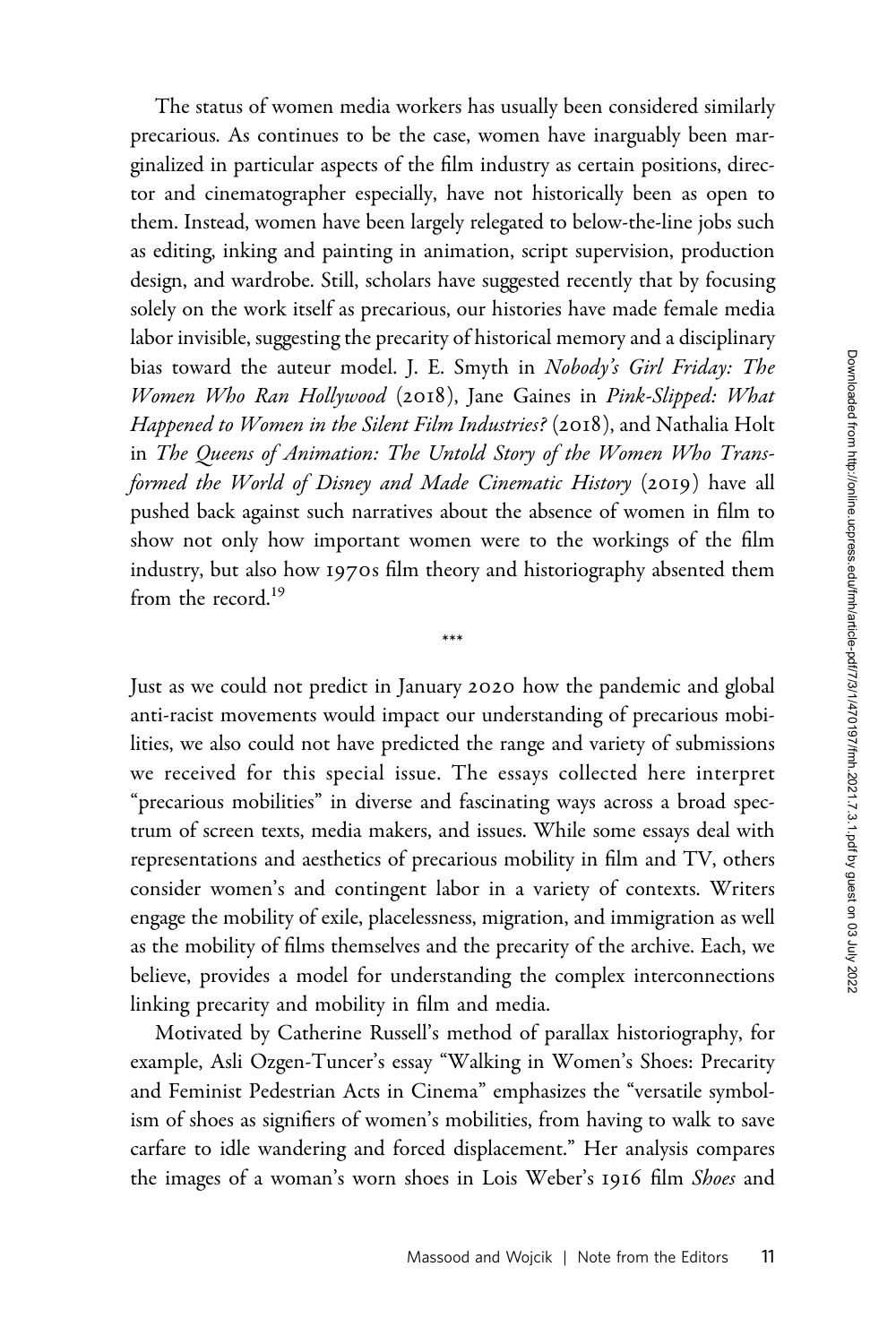Agnès Varda's 1985 film Sans toit ni loi (Vagabond), two seemingly disparate and yet related narratives. Ozgen-Tuncer underscores how images of shoes create a complex web of affect that signifies women's precarious mobility across historical and cultural contexts, with Shoes focusing on the early twentieth-century female immigrant experience in the United States and Sans toit ni loi relating the perils of solo movement for women in a European context.

Where Ozgen-Tuncer compares tropes across texts from different directors and historical moments, other essays focus on single directors and suggest an auteurist investment in precarious mobilities. In "Space Race: Cauleen Smith's Cinematic Errantry," Ryan Conrath traces in Smith's work "an aesthetics and politics of errantry that favors radically divergent forms of movement and spatial relation," echoing Hartmann's understanding of errantry discussed earlier. Conrath frames Smith's errantry "both as a formal and material operation as well as a political one grounded in a critique of place and movement as they are normatively construed." Viewing Smith's work as being about Black placelessness, Conrath argues that Smith's errantry is "born of the insight that blackness cannot (and indeed should not) be incorporated within the normative spatial coordinates of dominant institutional, geographic, and social paradigms," but offers a critique of those normative conceptions of space and place that also interrogates classical cinematic aesthetics through the use of self-conscious filmmaking techniques and exhibition spaces.

In "The Double Day of Valeria Sarmiento: Exile, Precariousness, and Cinema's Gendered Division of Labor," Elizabeth Ramírez-Soto simultaneously critiques the gendered division of labor, the "double day," in filmmaking that has largely obscured Sarmiento's role in making films with her husband, the highly acclaimed auteur Raul Ruiz, while also finding evidence of Sarmiento's authorship. In alluding to the double day, Ramírez-Soto understands Sarmiento's work as a filmmaker (paid) and her work in the domestic sphere as Ruiz's editor (largely unpaid). More than a metaphor, the concept allows the author to consider Sarmiento's labor as both director and editor. Moreover, the couple's experience in exile exacerbated this duality because, as Ramírez-Soto suggests, the structures that backed Ruiz's "genius" in exile (as an auteur) "pushed Sarmiento to a constant mobility between institutions and geographies as well as to continuously work a double shift as director and editor. At the same time, it was this precarious mobility that enabled her to strengthen her feminist gaze and authorial voice—to expand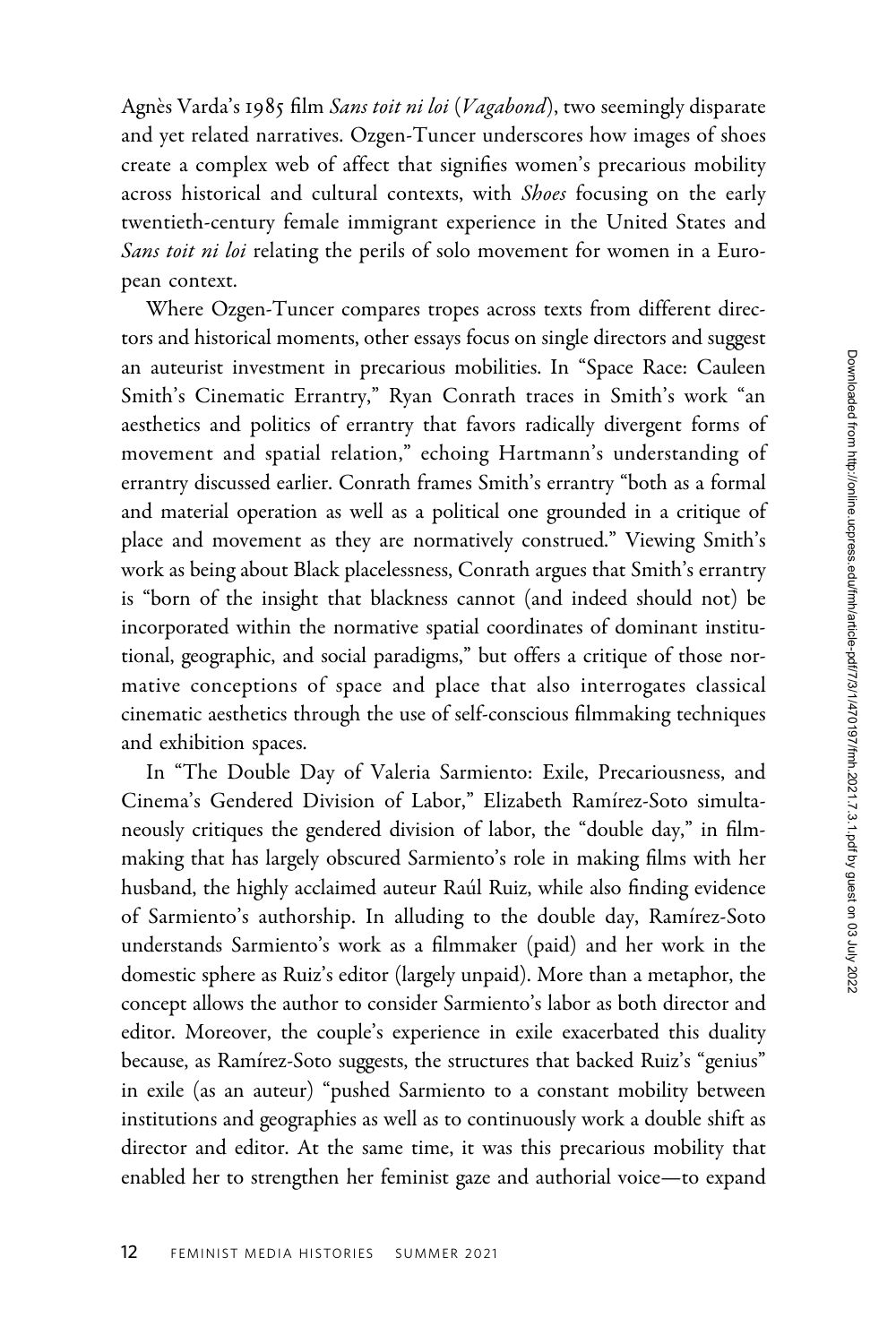her critical stance toward a wider Latin American region and its ingrained patriarchal culture."

Malini Guha's essay examines director Filipa César's praxis of assemblage, which is deliberately resistant to claims of authorship while simultaneously expanding on the creative role of the editor. The films Spell Reel (2017) and Conakry (2013) are each built around a series of archival moving image fragments that were stored at the National Institute for Cinema and Audiovisual Arts in the West African nation of Guinea-Bissau and are the "remaining traces of a nearly lost history of a militant cinema praxis in Guinea-Bissau that flourished between 1963 and 1974." In Guha's reading, the images are precarious in both their condition and their aesthetic. In assembling and distributing the images, the two films "transport us back to the revolutionary past and its cinema while demonstrating the immense promise these images hold for the present and the future as they are gradually returned to the public domain." In a lovely conceit, Guha describes the films as "mobile homes" for these digitized images, which "harness the inherent ability of the image to assume new forms of life in alternate spaces of habitation." Thus, in Guha's essay we see the intertwined and intersecting forces of precarity and mobility, and text and context.

In a fortuitous accident of timing, Leana Hirschfeld-Kroen's essay "Weavers of Film: The Girl Operator Mends the Cut" was the winner of this year's graduate writing competition (jointly sponsored by Feminist Media Histories and the Gender and Feminisms Caucus of the Society for Cinema and Media Studies). The essay examines the contingent and largely invisible labor of women film editors and the extent to which "the flexible accumulation of women's collective *linking* labor has shaped filmic grammar." Hirschfeld-Kroen examines "two hypervisible cinematic icons: telegraph and telephone operators." Coining the term "mediatrix," she sees telegraph and telephone operators as "white-collar woman workers in modern clerical and communications infrastructure, a role promoted by corporations, nations, and popular media as paradigmatically feminine for more than a century." Like female film editors, Hirschfeld-Kroen argues, these emblematic figures also play crucial roles in stitching together narratives, particularly as figures who anchor crosscutting sequences, weaving together cuts and plots across disparate spaces.

Alla Gadassik's essay "Homeworkers: Independent Animation and the Feminization of Creative Labor, 1970–90" likewise analyzes the ways in which certain kinds of creative labor have become feminized, and how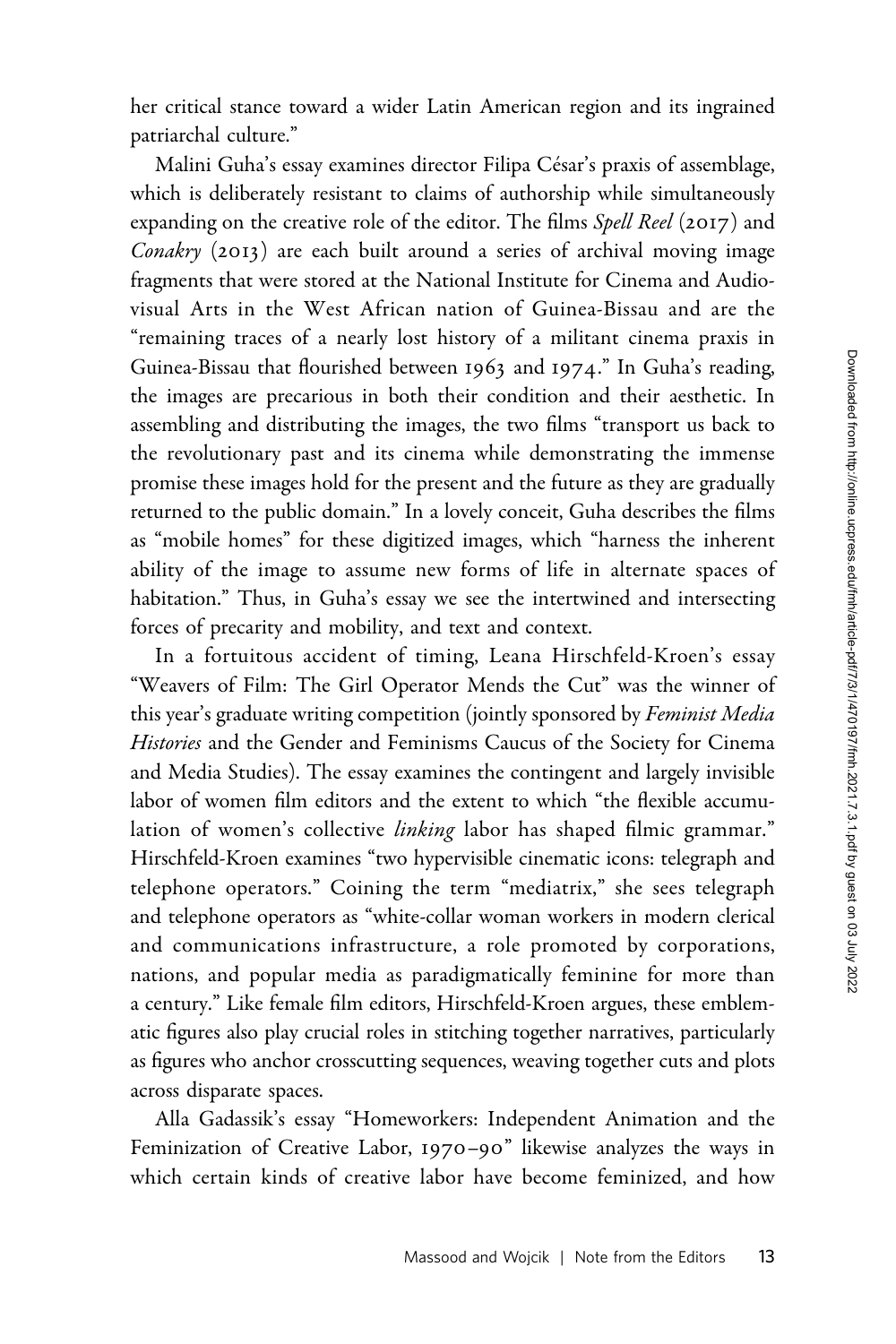independent female animators acknowledge feminization as the "pervasive condition" of their work. Calling the work feminized, and not merely feminine, accounts for the affective dimension of precarious contract labor, which expects workers to be pliant and flexible and to ignore their insufficient material remuneration and instead "center emotional investment as their motivation, value, and reward." Rather than "freelancer," Gadassik uses the term "homeworker" to counter romantic notions of the freedom of the freelancer, and to remind us that "independent creative production often implicates the domestic sphere as the actual location of the work," much like the double day Ramírez-Soto discusses. While homeworkers are stuck in conditions that resist upward mobility and embed them in the home, Gadassik nonetheless sees sites of resistance in a "subversive erotics of creative labor."

What we hope to have illustrated throughout this collection of essays on precarious mobilities is that while the context of COVID-19 has underscored precarity, mobility, and immobility, such conditions are not new to film and media. From the mediatrixes of the early twentieth century through homeworkers doing double duty as professionals and caretakers, the subjects covered here suggest that, rather than fixed categories, film, media, and the digital arts offer possibilities for an expansive understanding of precarity through and across moving images.

\*\*\*

In January 2020 we also could not have foreseen the ways in which COVID-19 would underscore issues of precarity, mobility, and immobility within academic film and media studies. As we moved into quarantine in early March, many of us faced canceled conferences and research travel and a whiplash-inducing shift to online learning, the latter new to many of us. In the rush of things, many of us had to make do without crucial teaching materials left on office shelves or in undigitized film libraries. As the pandemic carried on and schools continued to be sites of containment (or, in some cases, experimental sites for managing the disease), faculty had to learn new pedagogical methods suited to the new reality, for instance "asynchronous learning" and "dual delivery." We began using Zoom or Google Meet for classroom meetings, found new ways to make films and TV shows accessible to students, learned how to give tests online, recorded lectures, taught filmmaking to students stuck at home with only the cameras on their phones, and/or managed interactive learning in masks and at a distance. While digital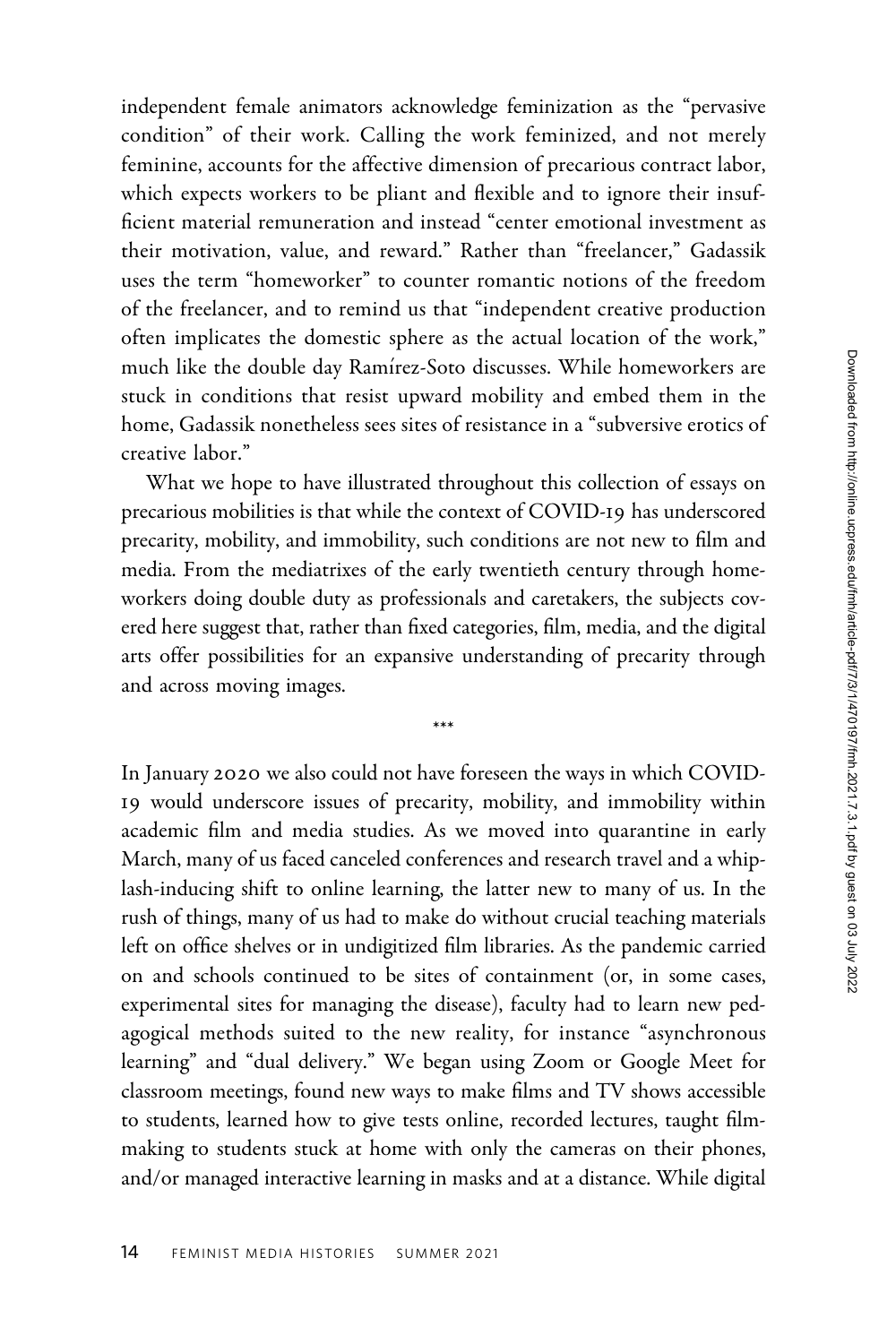technologies brought us together with our students in a time of social distancing, we became aware of the fragility of the bond between teacher and student that builds in a classroom setting. Some of us taught hybrid courses, risking our own health through dedication to our students. Others were given no choice but to enter the classroom, underscoring issues of inequality and precarity across institutions and making visible the ways in which academic labor is subject to control and oversight in a neoliberal environment ruled by the bottom line. Indeed, we became subjects of a "fragile entanglement of physical movement, representations, and practices," made all the more precarious through the pandemic.<sup>20</sup>

Besides the pandemic's impact on the classroom, COVID-19 had a devastating effects on scholarship. Quarantine, travel bans, and closures have meant that most of us have not had the benefit of exchanging ideas in person; online seminars are generally poor substitutes for the spontaneity of like minds gathered together. Many of us whose research is based on archives, museums, and libraries faced difficulties and delays in our work. Our ability to do academic research and writing has been hampered by caretaking needs, as children were sent home from school and the elderly fell ill to COVID-19, and by the lack of privacy plaguing couples and families working from home.<sup>21</sup> Many scholars found it hard to concentrate through the anxiety of living through a public health crisis, then an anti-racist movement that proved especially traumatic for BIPOC colleagues, and then a fraught US presidential election and takeover of the Capitol.<sup>22</sup> Many colleges and universities are examining their tenure review practices and expectations in order to address the delays and stalls in academic research, particularly as they impact women, but even the most generous recalibrations will not make up for the lost time in research and writing, let alone the attendant financial losses of delayed promotions and raises.<sup>23</sup>

The pandemic contoured the final shape of this issue of FMH. Initial abstracts were due in mid-March 2020, just as lockdowns were beginning in the United States; first drafts were due in August, after the season of protests, looting, and counterprotests following the murder of George Floyd; and revised versions of essays to be sent to external readers were due at the end of fall semester, when most were teaching in some pandemic-compromised format. Some of the initial contributors to this issue dropped out because they did not have access to the materials needed to complete essays, or the mental bandwidth to write them. Some faced personal losses: of income, loved ones, or homes. Others had research interrupted by caretaking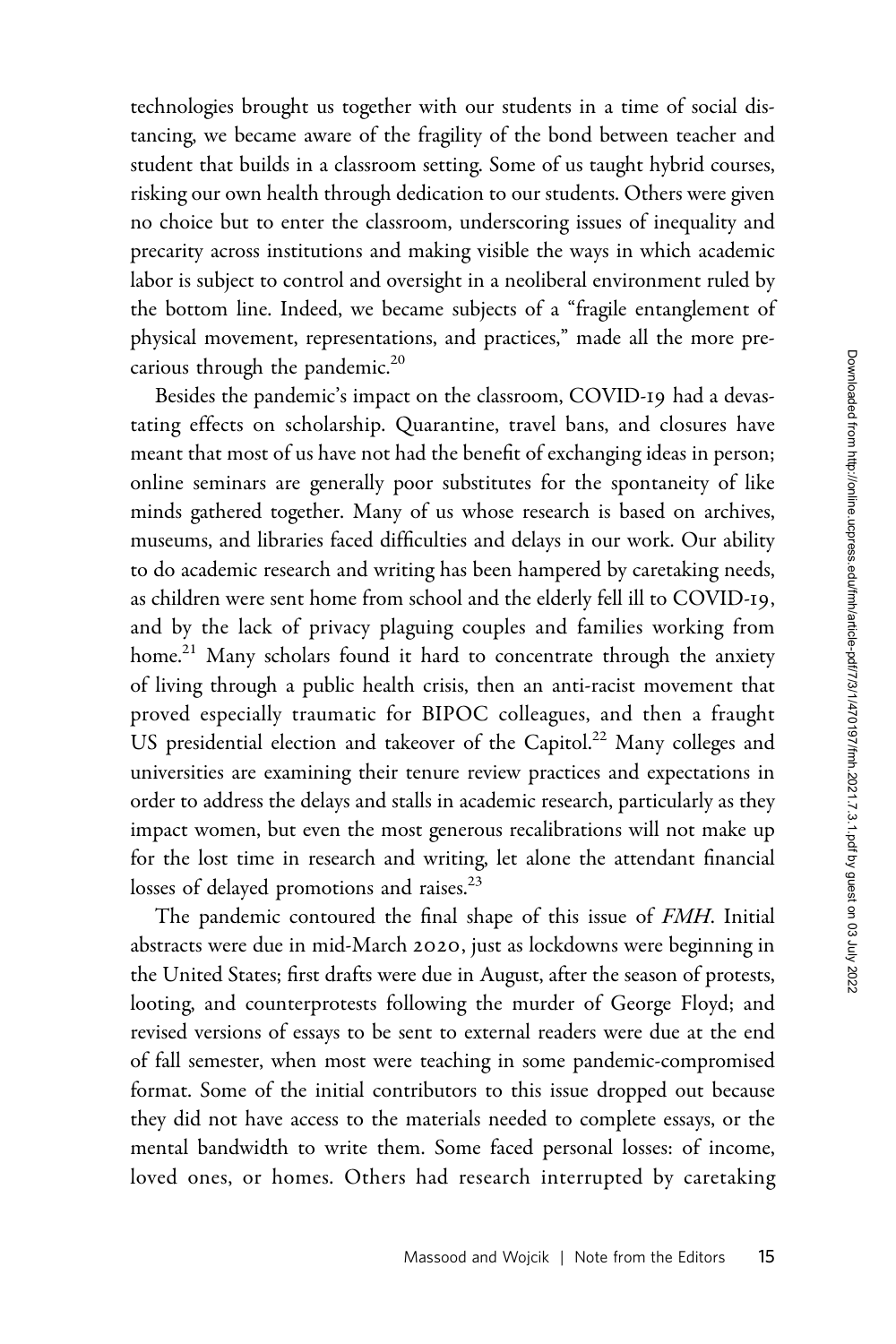duties—of children, elderly parents, or others in need—thus performing their own version of the double day. We regret the loss of those essays and the fact that the forward motion of deadlines cannot accommodate the wayward trajectories of work sidetracked and waylaid by sociohistorical conditions. We hope that those essays do take root sometime in the future.

At the same time, we deeply appreciate the work done by the authors included here. Academic writing always has a curious status. While it is the bread and butter of scholarly advancement, the everyday duties of academic life—which, besides teaching, seem to consist increasingly of meetings and administrative obligations—take up time, and writing often occurs only in the margins, at night, on weekends, or during "breaks" from school. (As a friend once said, "Academia is the only job that requires moonlighting to succeed.") These essays, written under extraordinary circumstances, convey a depth of understanding of precarious mobilities that may be uniquely attuned to this historical moment. They also suggest that scholarship produced at a precarious time continues to be nimble, rethinking given aesthetic boundaries and expanding our historical worldview.

PAULA J. MASSOOD is a professor of screen studies and chair of the Barry R. Feirstein Graduate School of Cinema at Brooklyn College, City University of New York, and on the doctoral faculty in the Theatre and Performance program at the Graduate Center, CUNY. She is the author of Black City Cinema: African American Urban Experiences in Film (Temple University Press, 2003) and Making a Promised Land: Harlem in 20th-Century Photography and Film (Rutgers University Press, 2013), editor of *The Spike Lee Reader* (Temple University Press, 2007), and coeditor of *Media* Crossroads: Intersections of Space and Identity in Screen Cultures (Duke University Press, 2021). She is currently president of the Society for Cinema and Media Studies.

PAMELA ROBERTSON WOJCIK is a professor in the Department of Film, Television, and Theatre at the University of Notre Dame and a Guggenheim Fellow. She is the author of Gidget: Origins of a Teen Girl Transmedia Franchise (Routledge, 2020), Fantasies of Neglect: Imagining the Urban Child in American Film and Fiction (Rutgers University Press, 2016), The Apartment Plot: Urban Living in American Film and Popular Culture, 1945 to 1975 (Duke University Press, 2010), and Guilty Pleasures: Feminist Camp from Mae West to Madonna (Duke University Press, 1996). With Paula J. Massood and Angel Daniel Matos, she coedited the collection Media Crossroads: Intersections of Space and Identity in Screen Cultures (Duke University Press, 2021).

## NOTES

1. Guy Standing, The Precariat: The New Dangerous Class (New York: Bloomsbury, 2016), 22-23; Guy Standing, "The Precariat," Contexts 12, no. 4 (Fall 2014): 10-12.

2. Kevin Hannam, Mimi Sheller, and John Urry, "Editorial: Mobilities, Immobilities and Moorings," Mobilities 1, no. 1 (March 2006): 7.

3. Tim Cresswell notes, "By the eighteenth century, the moveable and excitable crowd was known as the mobility (the *mobile vulgus*, in contrast to the nobility), later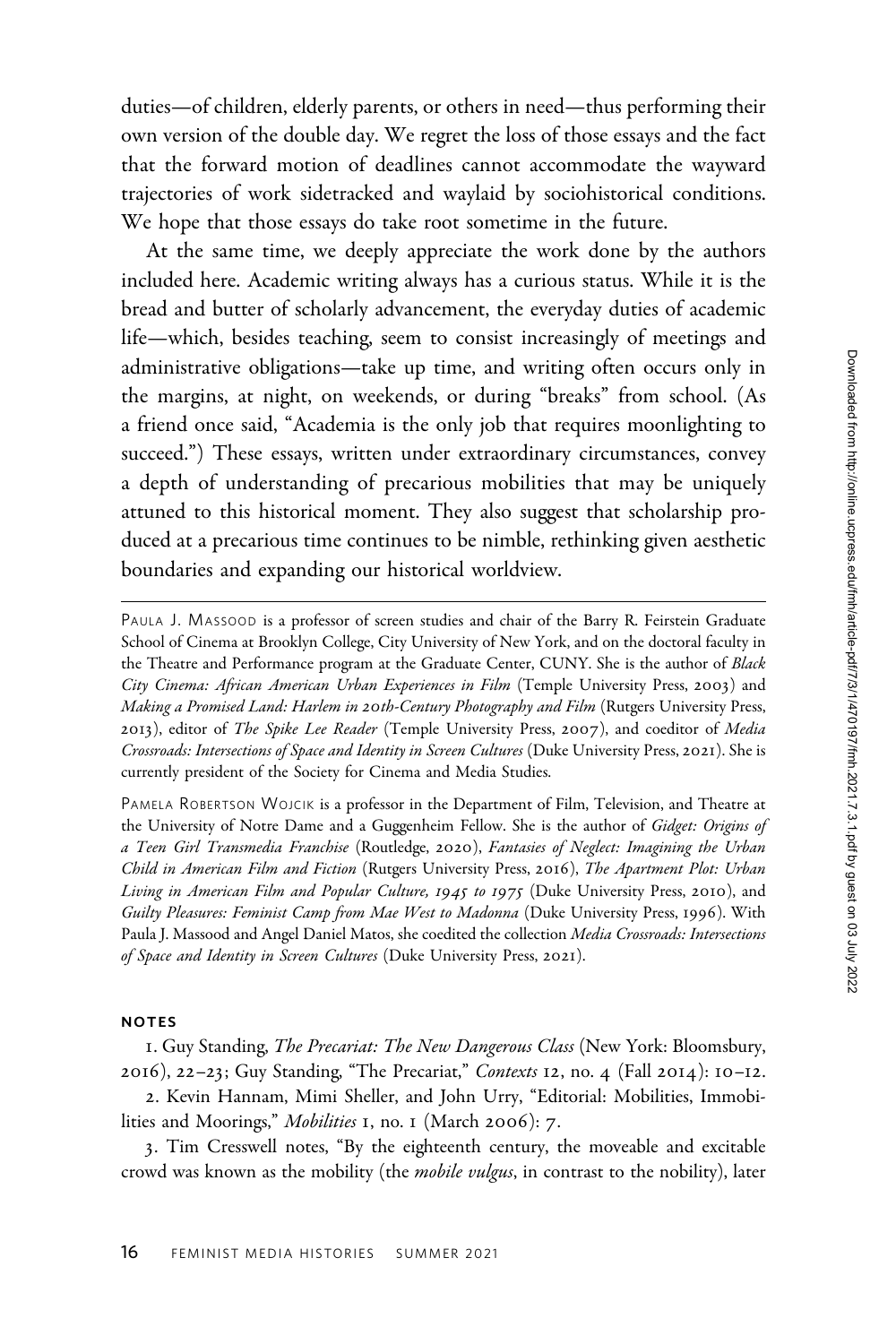shortened to the mob." Tim Cresswell, On the Move: Mobility in the Modern Western World (New York: Routledge, 2006), 20.

4. Hannam, Sheller, and Urry, "Editorial," 1.

5. Hannam, Sheller, and Urry, "Editorial," 1.

6. Tim Cresswell, "Towards a Politics of Mobility," Environment and Planning: Society and Space 28 (2010): 18.

7. Cresswell, On the Move, 1–2.

8. Hannam, Sheller, and Urry, "Editorial," 3. See also Mimi Sheller, Mobility Justice: The Politics of Movement in an Age of Extremes (New York: Verso, 2018), which lays out a framework for theorizing "mobility justice" in relation to crises such as climate change, global violations of human rights, interpersonal bodily violence, and other extremes of inequality.

9. Timothy Shortell and Evrick Brown, "Introduction: Walking in the European City," in Walking in the European City: Quotidian Mobility and Urban Ethnography, ed. Timothy Shortell and Evrick Brown (Burlington, VT: Ashgate, 2014), 5.

10. Cresswell, "Towards a Politics of Mobility," 20.

11. Mia Bay, Traveling Black: A Story of Race and Resistance (Cambridge, MA: Belknap Press of Harvard University Press, 2021), 3.

12. George Chauncey, Gay New York: Gender, Urban Culture, and the Making of the Gay Male World, 1890-1940 (New York: Basic Books, 1994), 180. See also Kathy Peiss, Cheap Amusements: Working Women and Leisure in Turn-of-the-Century New York (Philadelphia: Temple University Press, 1986).

13. Saidiya Hartman, Wayward Lives, Beautiful Experiments: Intimate Histories of Riotous Black Girls, Troublesome Women, and Queer Radicals (New York: Norton, 2019), 21, 8, emphasis in original.

14. Gabriel Giorgi, "Improper Selves: Cultures of Precarity," Social Text 31, no. 2 (115) (Summer 2013): 71.

15. Michael Curtin and Kevin Sanson, "Precarious Creativity: Global Media, Local Labor," in Precarious Creativity: Global Media, Local Labor, ed. Michael Curtin and Kevin Sanson (Berkeley: University of California Press, 2016), 5–6.

16. Siegfried Kracauer, Theory of Film: The Redemption of Physical Reality (1960; repr., Princeton, NJ: Princeton University Press, 1997), 158.

17. Curtin and Sanson, "Precarious Creativity," 1, 16, 4, 2, 10–11. See Henry Jenkins, Convergence Culture: Where Old and New Media Collide (New York: New York University Press, 2008).

18. Kristen Warner, "Strategies for Success? Navigating Hollywood's 'Postracial' Labor Practices," in Precarious Creativity, 172, 179, 177.

19. J. E. Smyth, Nobody's Girl Friday: The Women Who Ran Hollywood (New York: Oxford University Press, 2018); Jane M. Gaines, Pink-Slipped: What Happened to Women in the Silent Film Industries? (Urbana: University of Illinois Press, 2018); Nathalia Holt, The Queens of Animation: The Untold Story of the Women Who Transformed the World of Disney and Made Cinematic History (New York: Little, Brown, 2019).

20. Cresswell, "Towards a Politics of Mobility," 18.